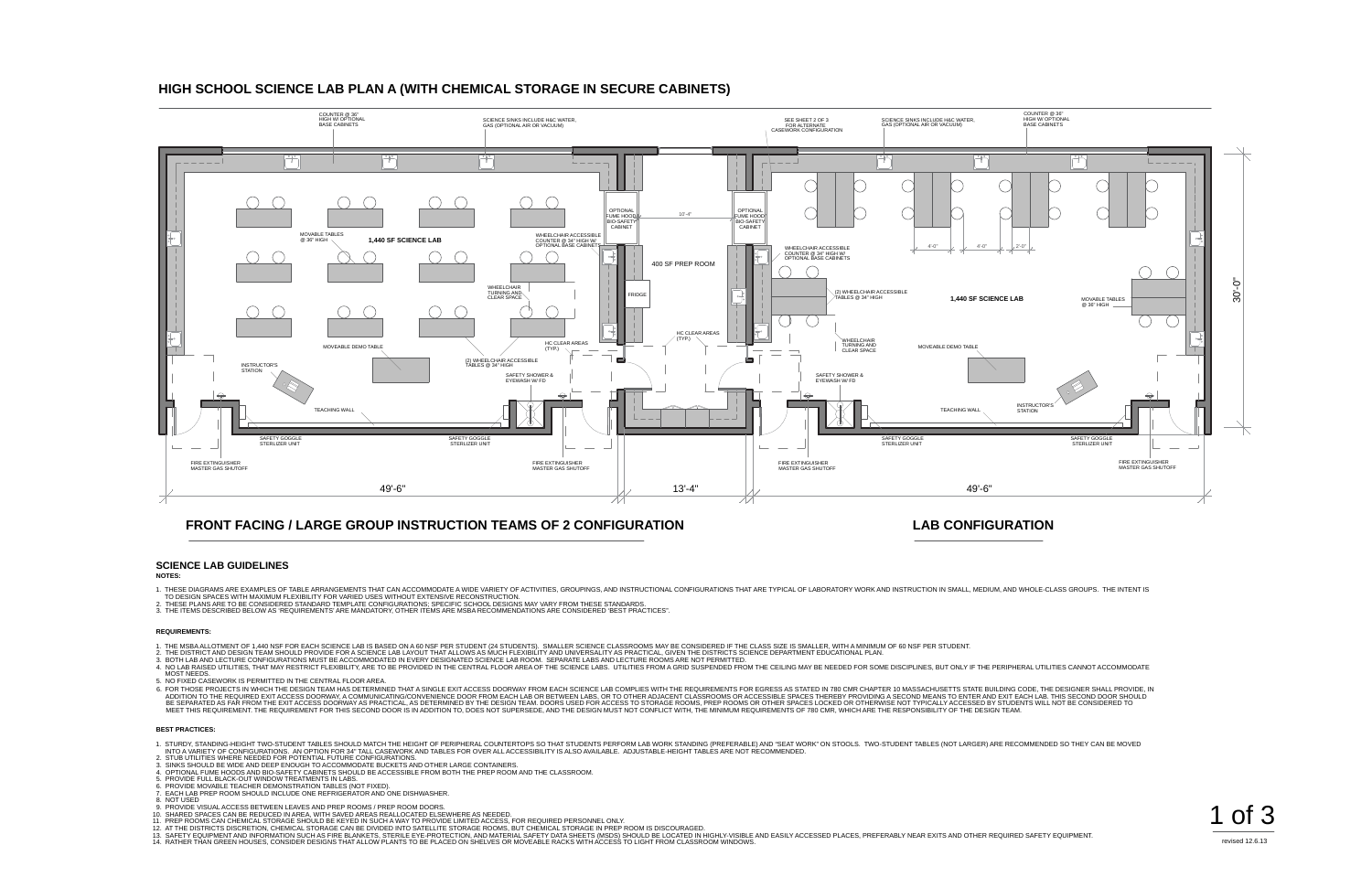

revised 12.6.13

## **HIGH SCHOOL SCIENCE LAB PLAN B (WITH CHEMICAL STORAGE IN SECURE CABINETS)**

### **RAMP / MOTION STUDIES CONFIGURATION**

### **LAB CONFIGURATION**

- 1. THESE DIAGRAMS ARE EXAMPLES OF TABLE ARRANGEMENTS THAT CAN ACCOMMODATE A WIDE VARIETY OF ACTIVITIES, GROUPINGS, AND INSTRUCTIONAL CONFIGURATIONS THAT ARE TYPICAL OF LABORATORY WORK AND INSTRUCTION IN SMALL, MEDIUM, AND
- TO DESIGN SPACES WITH MAXIMUM FLEXIBILITY FOR VARIED USES WITHOUT EXTENSIVE RECONSTRUCTION.<br>2. THESE PLANS ARE TO BE CONSIDERED STANDARD TEMPLATE CONFIGURATIONS; SPECIFIC SCHOOL DESIGNS MAY VARY FROM THESE STANDARDS.
- 3. THE ITEMS DESCRIBED BELOW AS 'REQUIREMENTS' ARE MANDATORY, OTHER ITEMS ARE MSBA RECOMMENDATIONS ARE CONSIDERED 'BEST PRACTICES".

- 1. THE MSBA ALLOTMENT OF 1,440 NSF FOR EACH SCIENCE LAB IS BASED ON A 60 NSF PER STUDENT (24 STUDENTS). SMALLER SCIENCE CLASSROOMS MAY BE CONSIDERED IF THE CLASS SIZE IS SMALLER, WITH A MINIMUM OF 60 NSF PER STUDENT.
- 
- 2. THE DISTRICT AND DESIGN TEAM SHOULD PROVIDE FOR A SCIENCE LAB LAYOUT THAT ALLOWS AS MUCH FLEXIBILITY AND UNIVERSALITY AS PRACTICAL, GIVEN THE DISTRICTS SCIENCE DEPARTMENT EDUCATIONAL PLAN.<br>3. BOTH LAB AND LECTURE CONFIG MOST NEEDS.
- 5. NO FIXED CASEWORK IS PERMITTED IN THE CENTRAL FLOOR AREA.
- 6. FOR THOSE PROJECTS IN WHICH THE DESIGN TEAM HAS DETERMINED THAT A SINGLE EXIT ACCESS DOORWAY FROM EACH SCIENCE LAB COMPLIES WITH THE REQUIREMENTS FOR EGRESS AS STATED IN 780 CMR CHAPTER 10 MASSACHUSETTS STATE BUILDING C

#### **NOTES:**

#### **REQUIREMENTS:**



#### **BEST PRACTICES:**

- 1. STURDY, STANDING-HEIGHT TWO-STUDENT TABLES SHOULD MATCH THE HEIGHT OF PERIPHERAL COUNTERTOPS SO THAT STUDENTS PERFORM LAB WORK STANDING (PREFERABLE) AND "SEAT WORK" ON STOOLS. TWO-STUDENT TABLES (NOT LARGER) ARE RECOMME INTO A VARIETY OF CONFIGURATIONS. AN OPTION FOR 34" TALL CASEWORK AND TABLES FOR OVER ALL ACCESSIBILITY IS ALSO AVAILABLE. ADJUSTABLE-HEIGHT TABLES ARE NOT RECOMMENDED.<br>2. STUB UTILITIES WHERE NEEDED FOR POTENTIAL FUTURE
- 
- 
- 3. SINKS SHOULD BE WIDE AND DEEP ENOUGH TO ACCOMMODATE BUCKETS AND OTHER LARGE CONTAINERS.<br>4. OPTIONAL FUME HOODS AND BIO-SAFETY CABINETS SHOULD BE ACCESSIBLE FROM BOTH THE PREP ROOM AND THE CLASSROOM.<br>5. PROVIDE FULL BLA
- 
- 
- 6. PROVIDE MOVABLE TEACHER DEMONSTRATION TABLES (NOT FIXED). 7. EACH LAB PREP ROOM SHOULD INCLUDE ONE REFRIGERATOR AND ONE DISHWASHER.
- 
- 
- 
- 
- 
- 
- 8. NOT USED<br>9. PROVIDE VISUAL ACCESS BETWEEN LEAVES AND PREP ROOMS / PREP ROOM DOORS.<br>10. SHARED SPACES CAN BE REDUCED IN AREA, WITH SAVED AREAS REALLOCATED ELSEWHERE AS NEEDED.<br>11. SHARED SPACES CAN BE REDUCED IN AREA, WI

### **SCIENCE LAB GUIDELINES**